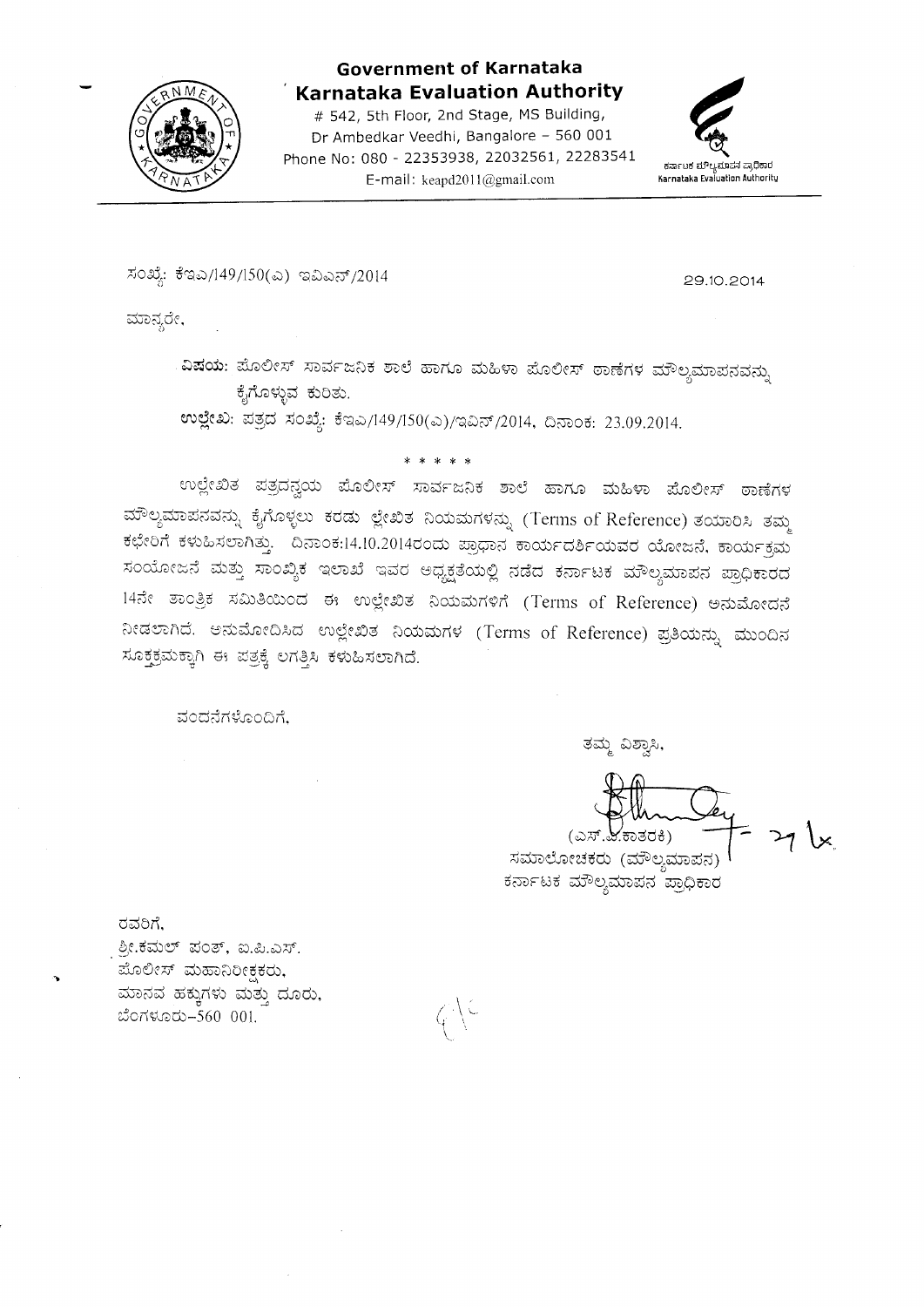# - TERMS OF REFERENCE FOR THE EXTERNAL EVALUATION OF POLICE PUBLIC SCHOOLS RUN BY THE HOME DEPARTMENT OF THE GOVERNMENT OF KARNATAKA

## 1. Title of the studv:

The title of the study is "evaluation of police public schools run by the home department of government of Karnataka".

#### 2. Background Information:

The profession of police man is arduous and risky. Police personnel have to devote attention towards maintaining law & order, and many a times deputed to far off places on duty for long durations. As a result, it is be difficult for them to devote more attention towards proper education of their children. Therefore, it was decided by Government of Karnataka to open residential schools at the revenue divisional head quarters for the children of officers and officials of Police department. The main objective of these schools was that children of Police personnel get quality education at an affordable price and that they integrate with children of non-Police personnel in a healthy and competitive environment. The first school of this kind in the State was opened in 1997 in Dharwad district. Subsequently,2 more such schools were opened in 2008 and 2009, in Bangalore and Mysore respectively.

The details of year of commencement, students/teachers strength, procedure for admission and infrastructure of the three existing schools of Dharwad, Mysore and Bangalore is as follows-

## (A) Sri. N.A.Muttanna Memorial Police Public School- Dharwad

This is a residential school for boys and is for classes 6 to 10 only, follows the State syllabus and on pattern of Morarji Desai Residential School, established on 01.08.1997. The medium of instruction is Kannada and English. This is functioning in the premises of Police Training School, Dharwad. The annual intake is 50 students (25 Kannada medium and 25 English) in class 6.The selection is made on the basis of performance in an entrance examination conducted by the School during April/May of each year. Except Rs 2000 collected as development fee at the time of first admission, no fee is charged. The Superintendent of Police (SP), Dharwad district, is the President of the Board of Directors and is also the drawing officer for the school. The school Board consists of Deputy Superintendents of Police, retired Indian Police Service (IPS) officers,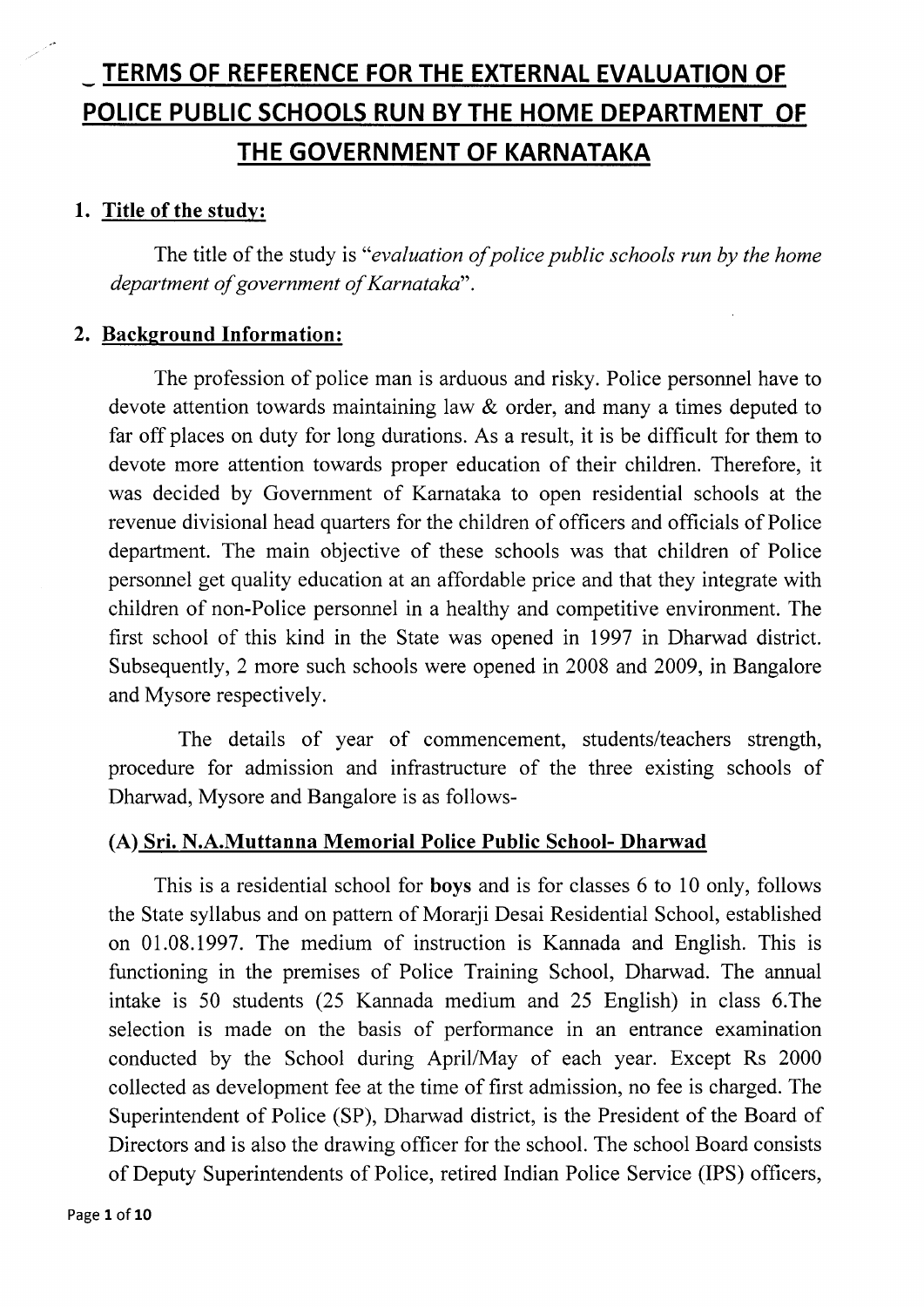retired Joint Directors of Education Department, Professors of University of Dharwad, Deputy Director of Public Instructions, Dharwad, and a retired Engineer from Public Works Department. There are 22 teaching and non-teac staff working in the school, and all the posts are filled up. There is additional requirement of 6 teaching staff and 5 non-teaching staff, for the sanction of which a proposal has been submitted to the Govemment. These 11 posts are filled up temporarily, on contract basis, at present.

There are 226 students in the school. The annual fund requirement for salary payment is around Rs. 55.00 lakhs. Rs. 7.24 lakhs is required for recurring and non-recurring expenses.

For construction of class rooms, staff room, Library and other infrastructure, Rs. 11.20 crores was requested by SP Dharwad, which was approved by the Government of Karnataka. Out of the Rs.11.2 crores sanctioned, Rs.6.00 crores was released from 2010 to 2013-14 for infrastructure for other expenses. During 2014-15, Rs.5.20 crores was provided in the budget, of which Rs.2.60 crores has been released for building construction to Police Housing Corporation Ltd, which is the implementing agency for construction of buildings for the school.

# (B)Police Public School Koramangala, Bangalore

This school was established in June 2008 in the premises of KSRp residential complex in Koramangala, Bangalore, following the CBSE syllabus. Eight rooms are available in the school as of date, but additional rooms are required. The total area of the school is 6.50 acres. 60 teachers and non-teaching staff are working at present. After reserving 25% of the seats for  $1<sup>st</sup>$  Class as per RTE norms, the remaining seats are filled on 70% and 30% basis to the wards of Police personnel and others respectively. The total strength of students from studying in the school from LKG to  $10^{th}$  Class is 1315. There are three sections from LKG to  $7<sup>th</sup>$  Class, and two sections for  $8<sup>th</sup>$  to  $10<sup>th</sup>$  Class. The annual fees for new admissions and continuing students of police wards and others are as follows.

| LKG &<br>UKG | $1st$ to $3rd$<br>std | $\varDelta$ <sup>th</sup><br>std | $5th$ std | $6^{\rm th}$<br>$\&$<br>πtη<br>std | $8^{\rm th}$<br>std | $9th$ std | $10^{\sf th}$ std |
|--------------|-----------------------|----------------------------------|-----------|------------------------------------|---------------------|-----------|-------------------|
| Rs.          | Rs.                   | Rs.                              | Rs.       | Rs.                                | Rs.                 | Rs.       | Rs.               |
| 9300/-       | $11650/-$             | $12850/-$                        | 13900/-   | 13900/-                            | $15100/-$           | $15100/-$ | $15100/-$         |

# New Admission for police Children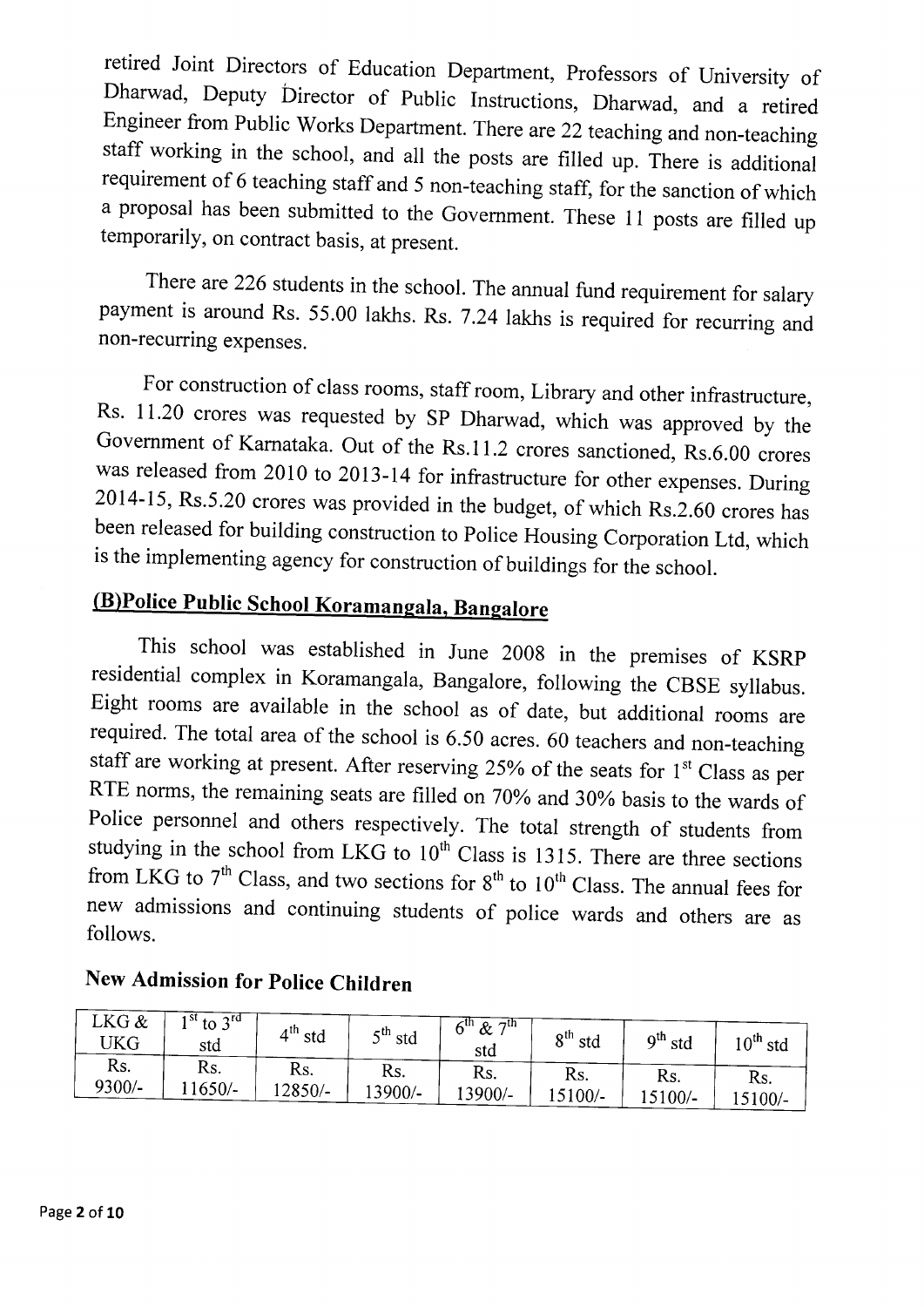# New Admission for Others

| LKG &<br>UKG | $\gamma$ rd<br>$\frac{1}{10}$ st to $\frac{1}{2}$<br>std | $4^{\text{th}}$<br>std | $5th$ std | & 7 <sup>th</sup><br>$6^{\text{th}}$<br>std | o <sup>th</sup><br>std | $\mathsf{o}^\mathsf{th}$<br>std | $10^{\rm th}$ std |
|--------------|----------------------------------------------------------|------------------------|-----------|---------------------------------------------|------------------------|---------------------------------|-------------------|
| Rs.          | Rs.                                                      | Rs.                    | Rs.       | Rs.                                         | Rs.                    | Rs.                             | Rs.               |
| 43100/-      | 44950/-                                                  | 46150/-                | 47200/-   | 46900/-                                     | 43400/-                | 43400/-                         | 43400/-           |

# Continuing Students - Police Children

| UKG      | $1^{st}$ to $3^{rd}$<br>std | $\mathbf{1}^{\text{th}}$<br>std | $5^{th}$ std | $6^{\text{th}}$ & $7^{\text{th}}$<br>std | $8^{\sf th}$<br>std | o <sup>th</sup><br>std | $10^{\text{th}}$<br>std |
|----------|-----------------------------|---------------------------------|--------------|------------------------------------------|---------------------|------------------------|-------------------------|
| Rs.      | Rs.                         | Rs.                             | Rs.          | Rs.                                      | Rs.                 | Rs.                    | Rs.                     |
| $7350/-$ | $9150/-$                    | $1400/-$                        | $1400/-$     | $1400/-$                                 | 12600/-             | $12600/-$              | 12600/-                 |

# Continuing Students - Others

| UKG       | $1st$ to $3rd$<br>std | $4^{\text{th}}$<br>std | $5th$ std | 6 <sup>th</sup><br>−u<br>$\&$<br>std | $8^{\rm th}$<br>std | q <sup>th</sup><br>std | $10^{\text{th}}$<br>std |
|-----------|-----------------------|------------------------|-----------|--------------------------------------|---------------------|------------------------|-------------------------|
| Rs.       | Rs.                   | Rs.                    | Rs.       | Rs.                                  | Rs.                 | Rs.                    | Rs.                     |
| $15150/-$ | $6950/-$              | $19200/-$              | $19200/-$ | $19200/-$                            | $20400/-$           | $20400/-$              | $20400/-$               |

The annual salary requirement for the staff is Rs.1.08 crores. In addition to this, for Laboratory and furniture Rs. 6.25 lakhs of expenditure is required. The school is managed by a trust viz Karnataka Police Welfare Education Trust, Bangalore. The president being ADGP, KSRP and IGP, KSRP is the Vice president, DIG is the Executive Secretary. Executive Secretary is Assisted by and SP (Internal Security) who is the Assistant Secretary. The Executive Secretary is the drawing and disbursing officers. There is an Academic Council which is headed by the principal of the school with few nominated members. Admission will be on the basis of entrance test conducted for different class of the school.

In the budget speech the Hon'ble Chief Minister of Karnataka announced sanction of Rs.1.00 Crore followed by Government of Karnataka order no. HD <sup>81</sup> pBL2013 Dt.31 .10.2013 for the modemizarton of school i.e. for extension of class rooms in the first stage, and for construction of hostel and quarters for teachers under the budget head 4055-00-800-0-1 l-139 (plan) in the second stage.

# (C ) Police Public School, Mvsore

This school started on  $10^{th}$  of June 2009 following CBSC pattern of education on site No. 2649/1 on Mahadevapura Road on 21 acres of land. There are 765 children studying in the school from Classes 1 to 10, and 141 students are in pre-primary sections. There are 34 teachers and 8 non-teaching staff. The requirement of teaching and non-teaching staff is derived on the basis of total number of children studying in the school. There are three sections for Classes <sup>1</sup>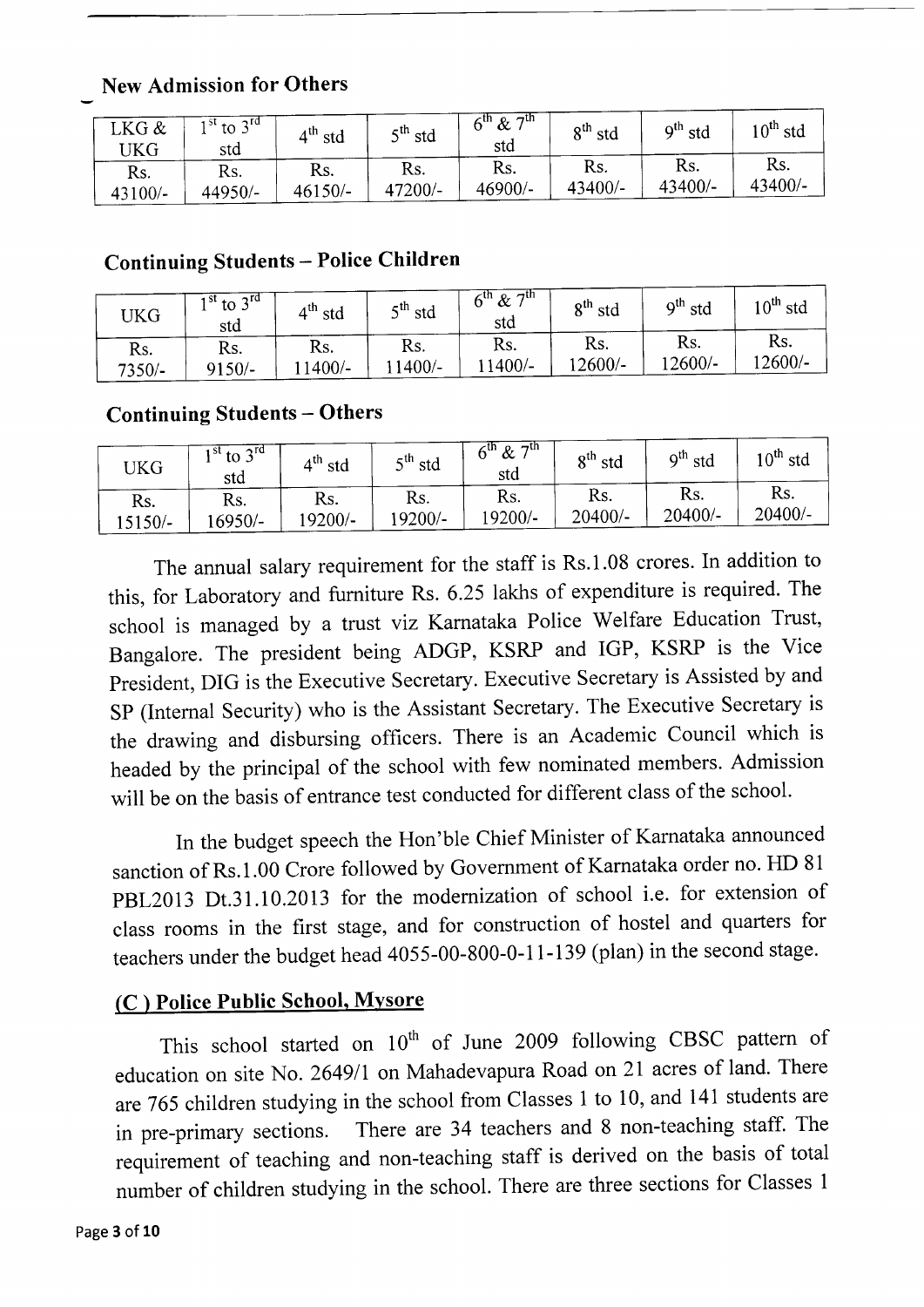to 3, two sections for Classes 4 to 7, and one section for Classes 8 to10. Th annual requirement of salary other expenses is Rs. 87.38 Lakhs which is managed from fees collected from students. The fee structure is same for wards of police personnel and others, unlike Bangalore Police Public School. Only the one time building fund is higher for others which is Rs. 35000, but for the wards of Police building fund is Rs. 10000. The annual fee structure is as follows.

| $LKG$ & | $1st$ to $3rd$ | $4^{\text{th}}$ | $5th$ std | $6^{th}$ & $7^{th}$ | $8^{\rm th}$ | $\mathbf{o}^{\text{th}}$ | $0^{\text{th}}$ |
|---------|----------------|-----------------|-----------|---------------------|--------------|--------------------------|-----------------|
| 'JKG    | std            | std             |           | std                 | std          | std                      | std             |
| Rs.     | Rs.            | Rs.             | Rs.       | Rs.                 | Rs.          | Rs.                      | Rs.             |
| 10200/- | $1900/-$       | 12500/-         | $12500/-$ | 13700/-             | 14900/-      | 14900/-                  | $14900/-$       |

The fee collected from students is being utilized for payment of teacher's salary as there is no grant from Government of Karnataka. After reserving 25% of the seats for Class 1 as per RTE norrns, the remaining seats are be filled on 60Yo and 40% basis to the wards of Police personnel and others respectively. The school is managed by a trust viz Karnataka Police Welfare Education Trust, Mysore. The President of the trust is the Commissioner of Police, Mysore city and SP of Mysore district is the Executive Secretary. The Principal of the school is the drawing and disbursing officer.

This school needs modernization in stages in the following way-

1<sup>st</sup> Stage: Nursery Block, Middle and High School Block, Administrative Block and Rain water harvesting.

2<sup>nd</sup> Stage: Auditorium, Hostel Block, Play Grounds and sports Complex.

For this purpose, Rs. 22.51 Crores are required.

In the budget speech the Hon'ble Chief Minister of Kamataka announced in principle approval of the Government for modernization of the School on the pattern of Sainik schools followed by Government of Karnataka order no. HD <sup>71</sup> BPL 2013 (Part) dated: 11.09.2013. Further, vide Government of Karnataka order no. HC 7l BPL 2013 dated: 24.01.2013, Rs. 5.00 Crores were sanctioned for modernization purpose under the budget head 4055-00-800-0-11-139 (plan) and Rs. 5. 00 Crores is provided in the budget of 2014-15 for schools.

## New Schools proposed to be opened

In the budget speech of 2013-14 the Hon'ble Chief Minister of Karnataka announced that 4 more Police Public Schools will be opened in Davanagere, Belgaum, Gulbarga and Udupi districts. Proposal was sent for this by the Director

General of Police(DGP), Karnataka, to Govt. The Govt accorded in principle Page 4 of 10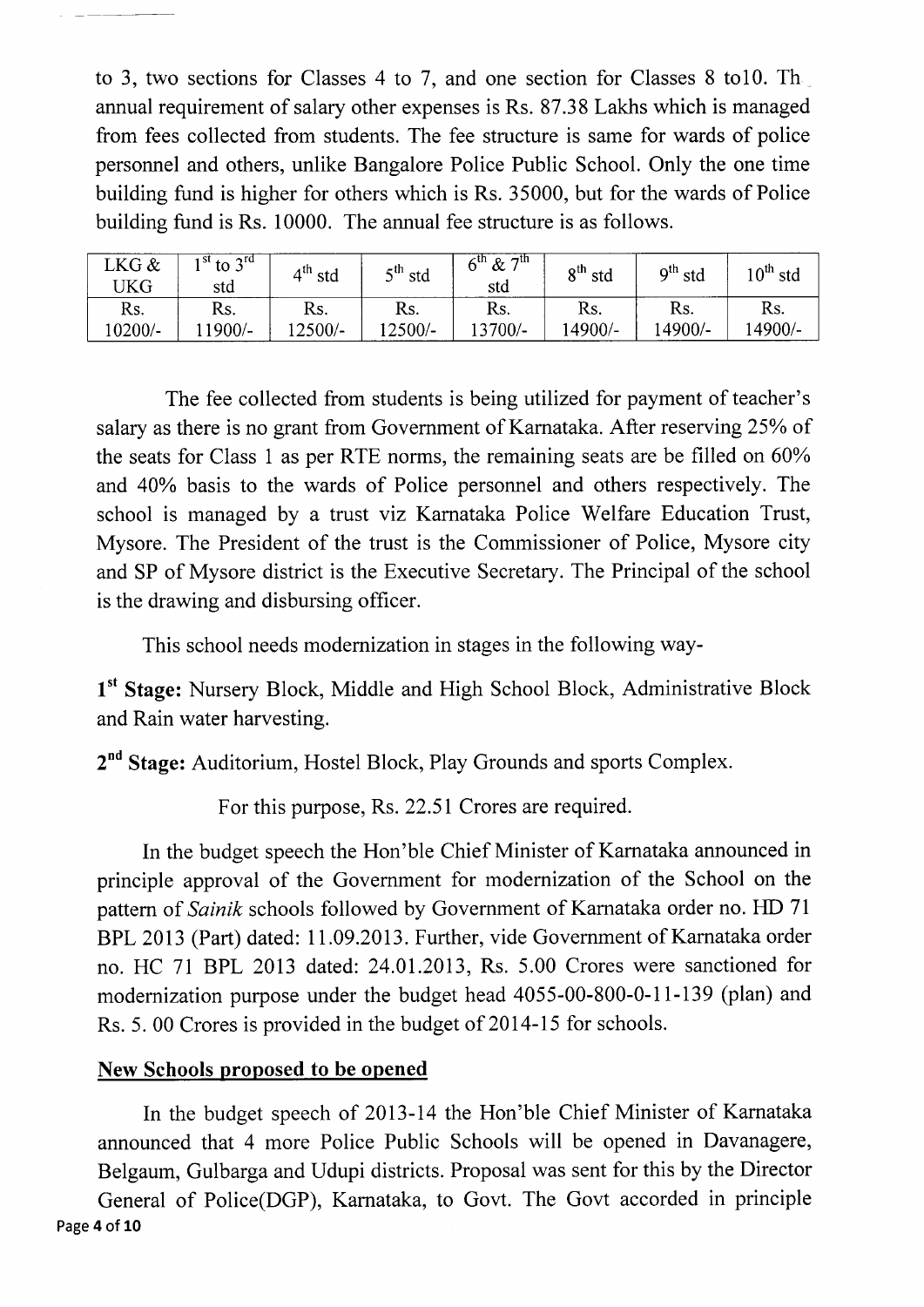approval for sanction of these new schools in Government of Kamataka order no.

HD 83 PBL 2013 dated 10.09.2013. On a subsequent proposal of DGP, administrative approval was given for Rs 15.00 crores to each of these schools vide Government of Karnataka order no. HD 83 pBL 2013 (part) dated 4.07.2014. The Education department is supposed to Co-ordinate in forming the School management committees to run these schools. Initially the schools will be opened for Classes 6 to 10 with facilities like Laboratory, Sports Stadium, Library, Drawing room, Staff room, Principal's and office buildings etc. It is aimed to provide hostels/for boys and girls, quarters for teachers in the years to come. The class rooms are to be constructed at the rate of 60 students per class, for 300 students, on co-education basis. Rs. 2.00 crores per school will be provided each year for this purpose. The proposed features of these schools and phase wise construction as follows.

# Proposed Features:

- a. CBSE Syllabus, English Medium.
- b. LKG to  $10^{th}$  Std.
- c. Co-education.
- d. Total intake to be decided.
- e. Proporrion of children (police/others) to be decided.

# Buildings for construction :

1<sup>st</sup> Phase : Class Room, Laboratory, Library, Sports Room, Drawing Rooms, Staff Room, Principal chamber, officer Room and Toilets etc. 2<sup>nd</sup> Phase: Hostel 3<sup>rd</sup> Phase: Quarters for Teachers, Sports ground (indoor & outdoor)

# 3. Evaluation Scope. purpose and obiectives:

The scope of the study is confined to three Police Public Schools located in Dharwad, Mysore and Bangalore.

The objectives of the study is to know how efficiently these schools are functioning vis-a-vis other reputed schools in the areas for developing academic excellence, personality and discipline among the children of police and public.

Further, the functioning of residential school at Dharwad is also to be studied in comparison with one Morarji Desai Residential school and a privately run residential school in the vicinity. A comparative analysis to be done in terms of curriculum followed, pedagogy prescribed/adopted and final outcome derived by the management.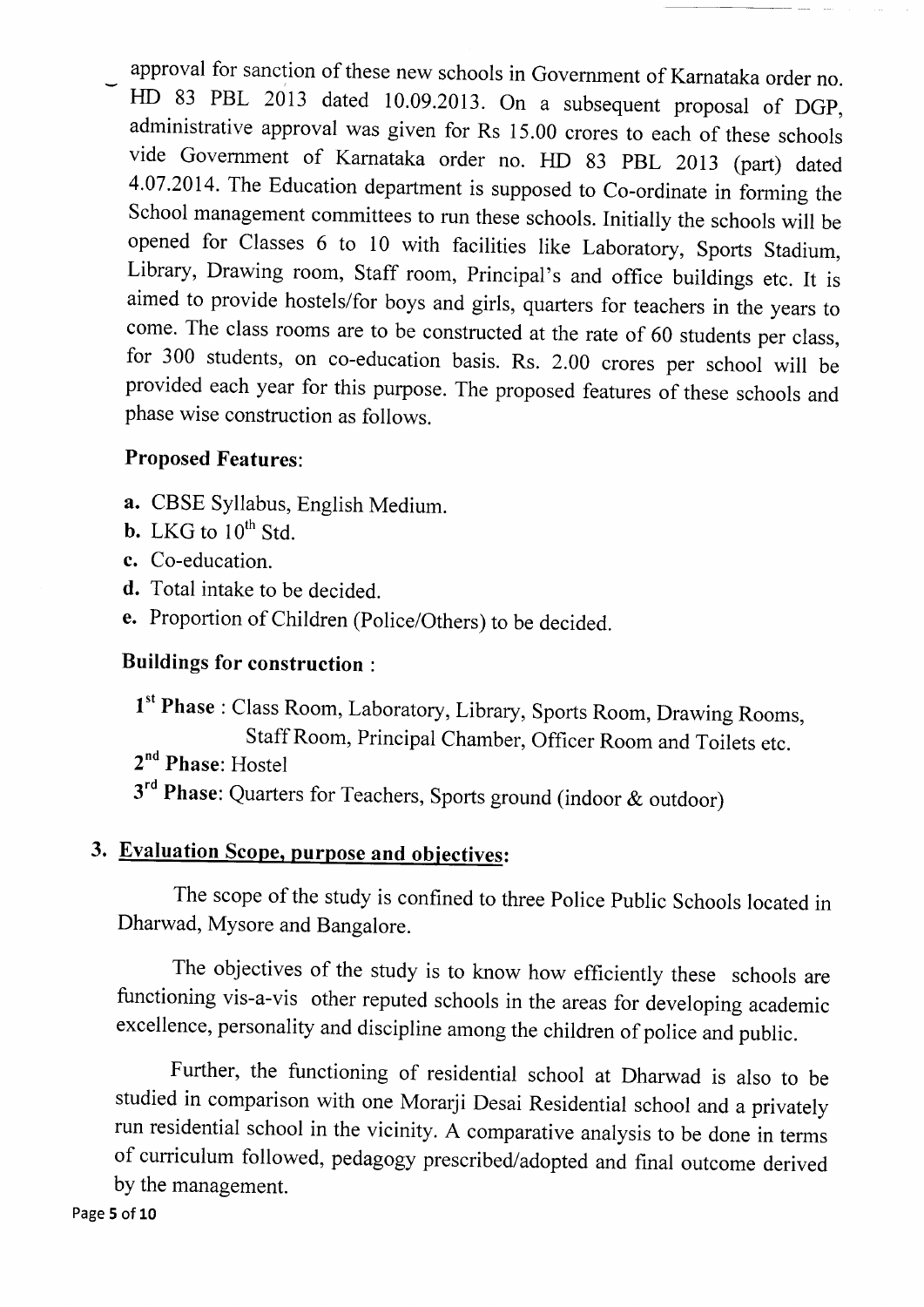# Evaluation Ouestions (inclusive not exhaustive):

- 1. What is the profile (for each school separately and also all three Schools jointly) of Police personnel wards studying in the Schools in terms of post that the parent/guardian of the ward holds in the department? Does this data exhibit any pattern for each school separately and also all three Schools jointly? What can be inferred from this/these patterns?
- 2. How do the three Police Schools compare in terms of results, Teacher: Student ratio, fee structure, infrastructure, facilities and focus on extra-curricular activities, satisfaction perception of students and their parents about the school, accommodation and mess facilities (in case of Dharwad School only) etc. compared with another equivalent school located nearby (for Dharwad School it has to be compared with a Morarji School or another residential school).
- 3. What should be the ideal staffing pattern and strength of teaching and nonteaching staff of each School and how does it compare with the present sanctioned strength as well as positions filled?
- 4. Are Police Public Schools covered under the provisions of Right to Education and that of cooked midday meal and Ksheerbhagya schemes?
- 5. Is any special training given to the school teachers and personnel working in these Police Public Schools?
- 6. The objective of having Police Public Schools was to provide quality education to wards of the police personnel at affordable price. What is the opinion and perception about the Schools in this regard of the (a) students, (b) parents/guardians of the wards and (c) the teachers? Does the perception in case of students and parents/guardians of students differ appreciably between wards of Police personnel and those not so? If so, how and why? School wise details may be collected and reported.
- 7. How many ex-students are pursing engineering, medical and other courses considered as good? Give some examples by tracking few of the past students.
- 8. Should wards of persons other than Police personnel be allowed admission in these Schools? If yes, should a fixed number of seats be reserved for them? If yes, how much and why?
- 9. It is being contemplated that Police Public Schools should be on the model of Sainik Schools. What is the opinion of the students, their parents/guardians and School staff in this regard?
- l0.What are the suggestions for making these schools better suited to fulfiIl the objectives for which they were started?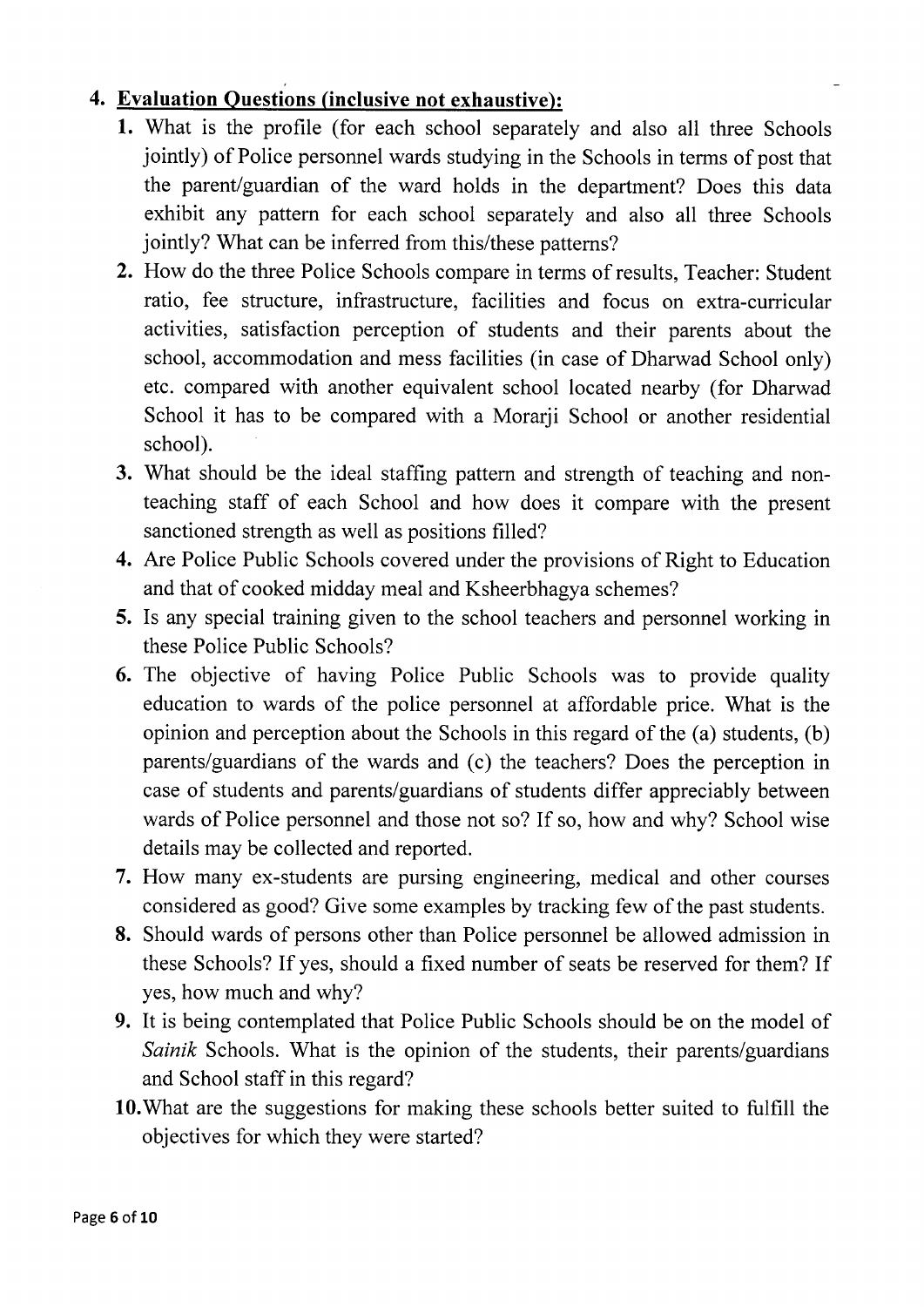- 11. Whether it is imperative to have Police Public Schools as the only method by which good and affordable education can be provided to the wards of Police personnel?
- 12.Can there be a better and more well spread system, like reservation of seats in government schools for the wards of Police personnel, reimbursement of fees of the wards of Police personnel up to a particular cadre (say Assistant Sub Inspector) so as to enable their children to study in good local private schools etc. which enables wards of Police personnel to have access to good schools near their place of stay at affordable expense rather than having Police Public Schools which seem to have varying fee structure, curriculum and admission norrns without any involvement or control of the Education department.

# QUESTIONS SPECIFIC TO

# A) Dharwad Police Public School (strictly speaking the term Public cannot be used for this School)

- 13. Whether the annual fund provided to Dharwad Police School by Government is the amount enough to manage the school? If not, what should be the allocation and whY.
- 14.The intake in Dharwad is only 50 each year (25 Kannada and 25 English). How many students applied for getting admission to this school in the past four years? How many of them were denied admission in each teaching medium due to (a) intake being less than students who could be admitted, and (b) because the applicant did not meet the standards of admission? If yes, have the eligible children not given seats in any year since 1997? If so, how many wards of police were denied seats?
- 15.Can this school also reserve some percentage of seats to children of public as is being done in Bangalore and Mysore Schools?

## B) Bangalore and Mvsore Public Schools

16. Though I00% of the seats are allotted to ward of police personnel in Dharwad School, 40% & 30% of the seats in Mysore and Bangalore respectively are allotted to the children of others. Why the seats shared and what is the rationale of these different percentages?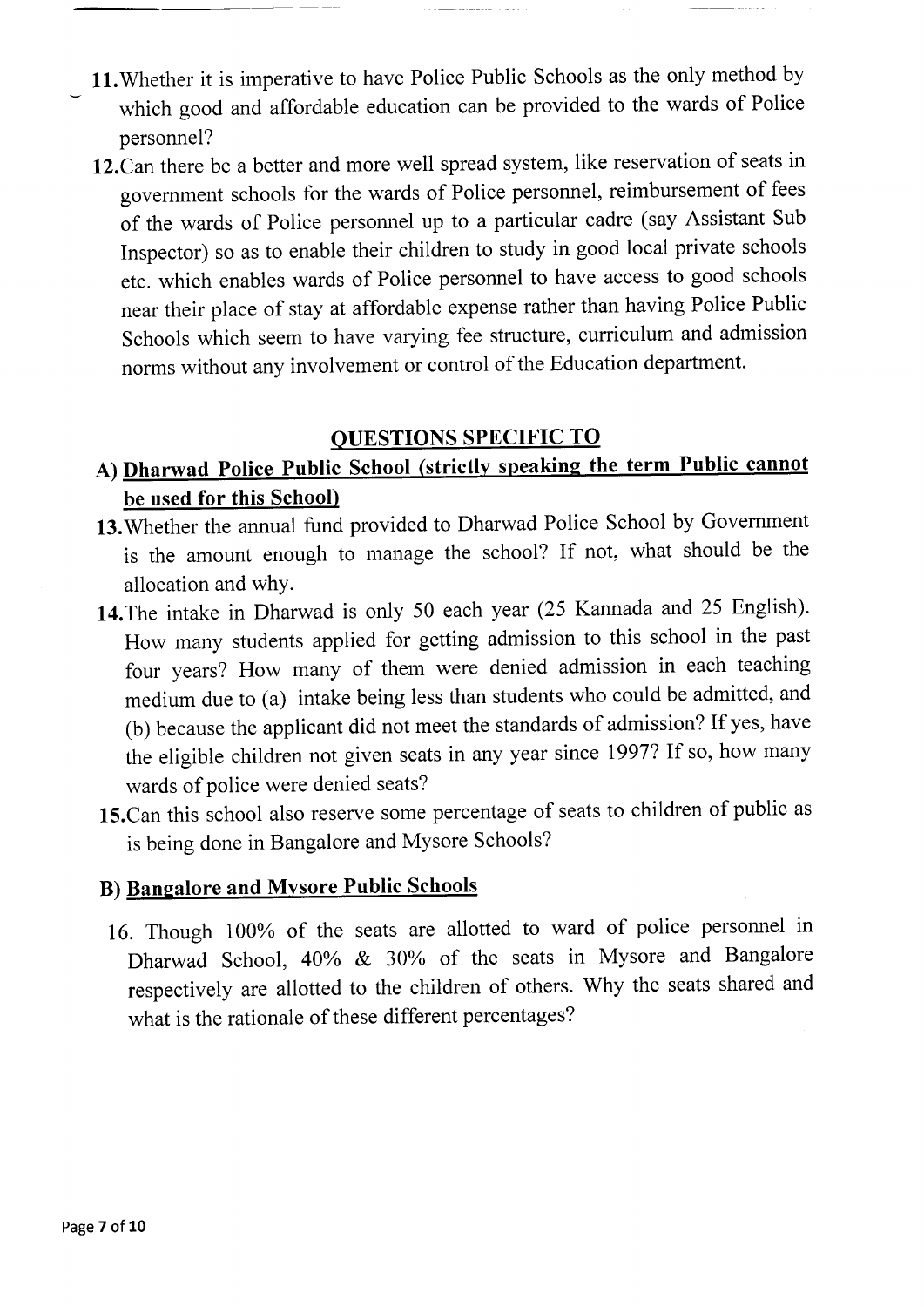## 5 Sampling and Eyaluation Methodology:

There is no sampling provided for the Police Public Schools of Karnataka as all three schools are to be studied. There has to be at least one School in the vicinity with which the Police Schools are to be compared, with Dharwad being compared with a Morarji Desai residential School or any other residential School.

The responses to the questions are to be taken by physical examination of the Schools (for part of evaluation question number 2) and having Focused Group Discussions (FGD) with groups of students studying in all classes sampled randomly to 10% of the Class strength (where public wards are also admitted there have to be two groups, one of wards of Police personnel and another of wards of non Police personnel), teachers, Parents/guardians of students (where public wards are also admitted there have to be two groups, one of parents/guardians who are Police personnel or spouses/relatives of theirs and another of parents/guardians who are other than Police personnel). Some exstudents also may be individually interviewed for eliciting response regarding perception of Police Schools.

#### 6 Deliverables and time schedule:

The Consultant Evaluation Organization should complete the study in <sup>3</sup> months time excluding the time taken for approval. They are expected to adhere to the following timelines and deliverables or be quicker than the follows.

| a. Work plan submission    | $: 1/2$ month after signing the agreement. |
|----------------------------|--------------------------------------------|
| b. Field Data Collection   | : 1/2 month from date of work plan         |
|                            | approval.                                  |
| c. Draft report Submission | $: 1/2$ month after field data collection. |
| d. Final Report Submission | : 1/2 month from draft report approval.    |
| e. Total duration          | : 3 months.                                |
|                            |                                            |

#### 7 Qualifications of the consultants and method of selection:

Consultants should have and provide details of evaluation team members having technical qualifications/capability as below-

- i. A retired Principal of High School/ an Educationist with post graduate in education and at least 10 years teaching or equivalent experience,
- ii. A Psychologist with at least 5 years experience if post graduate in Psychology and at least 10 years experience if graduate in Psychology,
- iii. Statistician, and,
- iv. Data collection research assistants.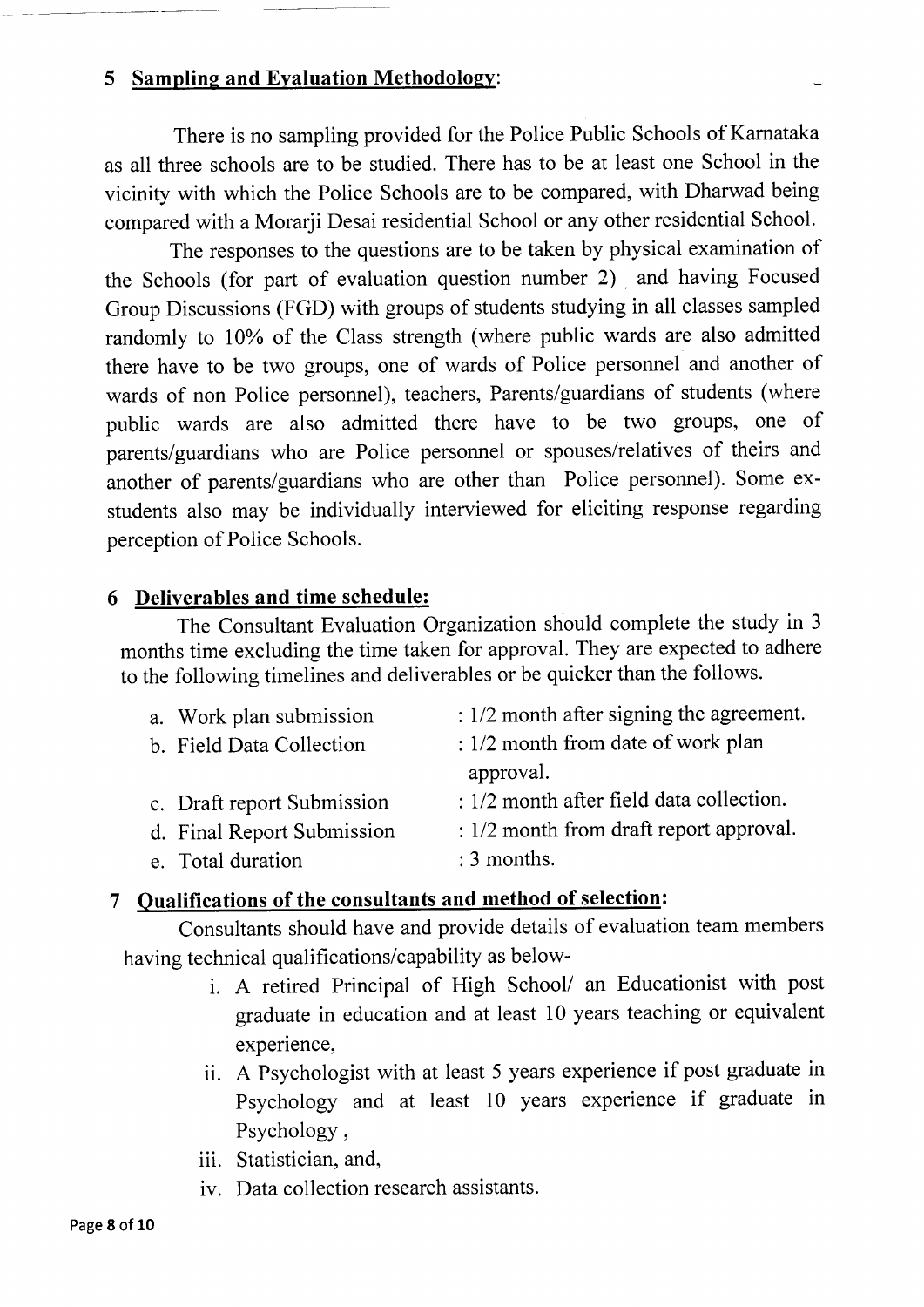# and in such numbers that the evaluation is completed within the scheduled time prescribed by the ToR.

Consultants not having these number and kind of personnel will not be considered as competent for evaluation.

# 8 Oualities Expected from the Evaluation Report

The following are the points, only inclusive and not exhaustive, which need to be mandatorily followed in the preparation of evaluation report:-

- l. By the very look of the evaluation report it should be evident that the study is that of the Karnataka Evaluation Authority (KEA) which has been done by the Consultant. It should not intend to convey that the study was the initiative and work of the Consultant, merely financed by the Karnataka Evaluation Authority (KEA).
- 2. Evaluation is a serious professional task and its presentation should exhibit it accordingly. Please refrain from using glossy, super smooth paper for the entire volume overloaded with photographs, graphics and data in multicolor fancy fonts and styles.
- 3. The Terms of Reference (ToR) of the study should form the first Appendix or Addenda of the report.
- 4. The results should first correspond to the ToR. In the results chapter, each question of the ToR should be answered, and if possible, put up in a match the pair's kind of table, or equivalent. It is only after all questions framed in the ToR that is answered, that results over and above these be detailed.
- 5. In the matter of recommendations, the number of recommendations is no measure of the quality of evaluation. Evaluation has to be done with <sup>a</sup> purpose to be practicable to implement the recommendations. The practicable recommendations should not be lost in the population maze of general recommendations. It is desirable to make recommendations in the report as follows:-

# (A) Short Term practicable recommendations

These may not be more than five in number. These should be such that it can be acted upon without major policy changes and expenditure, and within

# say a year or so.<br> **Long Term practicable recommendations** (B)

There may not be more than ten in number. These should be such that can be implemented in the next four to five financial years, or with sizeable expenditure, or both but does not involve policy changes.